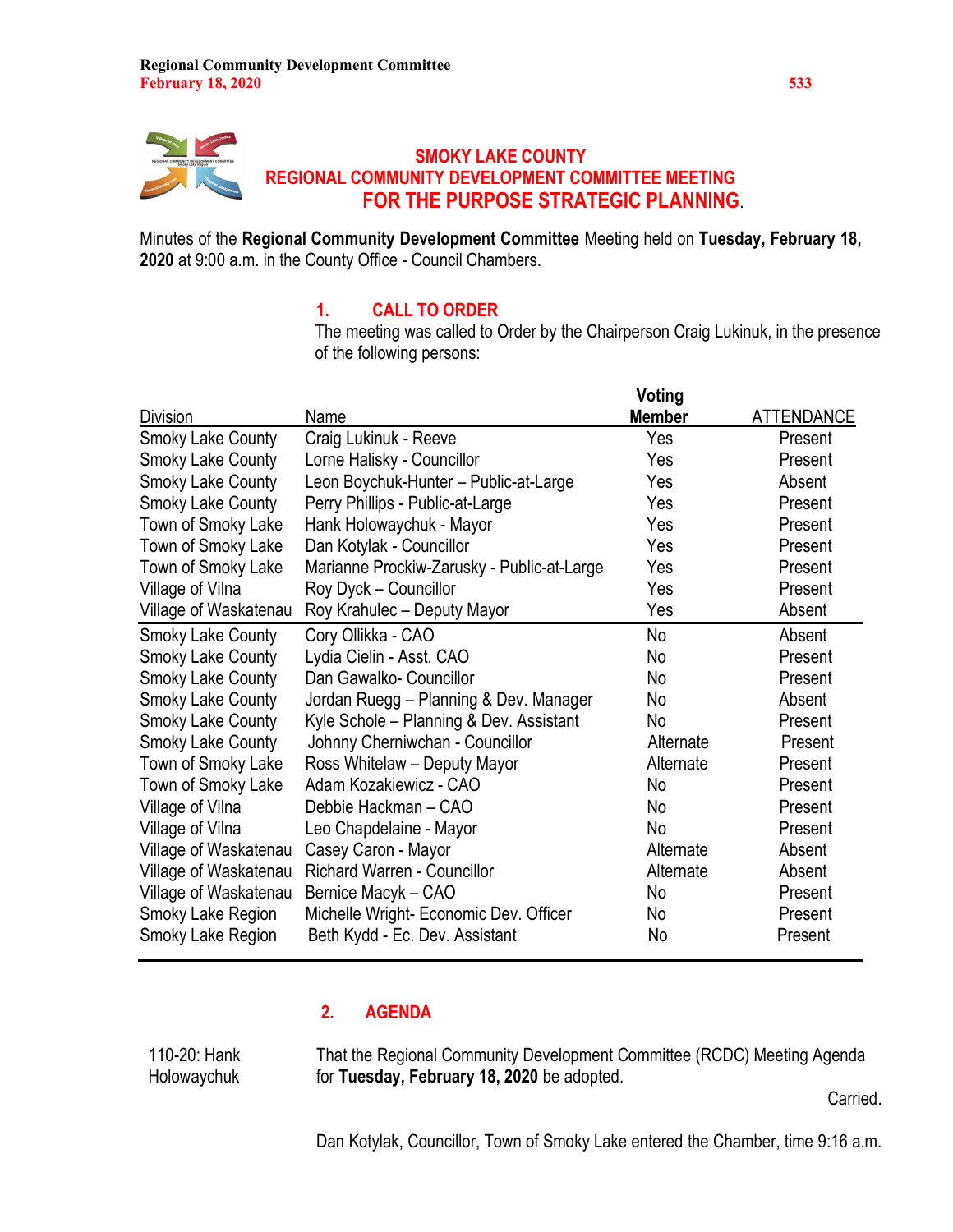|                                                            | Lydia Cielin, Assistant Chief Administrative Officer, Smoky Lake County entered<br>the Chamber, time 9:16 a.m.                                                                                                                          |  |
|------------------------------------------------------------|-----------------------------------------------------------------------------------------------------------------------------------------------------------------------------------------------------------------------------------------|--|
| <b>RCDC 2020 Strategic Planning</b><br>111-20: Dan Kotylak | That the Regional Community Development Committee has reviewed and<br>amended the 2020 Strategic Priorities Planning Document and will implement the<br>2020 Goals and Objectives into the 2020 Strategic Priorities Chart.<br>Carried. |  |
| 112-20: Dan Kotylak                                        | That the Regional Community Development Committee recommended that the<br>CEDO present a 3 - Year Rolling Action Plan based on the Strategic Priorities<br>Chart. at the next RCDC Meeting.<br>Carried.                                 |  |
|                                                            | Kyle Schole, Planning & Development Assistant, Smoky Lake County entered the<br>Chamber, time 9:39 a.m.                                                                                                                                 |  |
|                                                            | Kyle Schole, Planning & Development Assistant, Smoky Lake County left the<br>Chamber, time 10:48 a.m.                                                                                                                                   |  |
|                                                            | Adam Kozakiewicz, Chief Administrative Officer, Town of Smoky Lake entered the<br>Chamber, time 11:10 a.m.                                                                                                                              |  |
|                                                            | Marianne Prockiw-Zarusky, Public at-Large, Town of Smoky Lake left the<br>Chamber, time11:22 a.m.                                                                                                                                       |  |
|                                                            | Marianne Prockiw-Zarusky, Public at-Large, Town of Smoky Lake entered the<br>Chamber, time 11:50 a.m.                                                                                                                                   |  |
|                                                            | Bernice Macyk, Chief Administrative Officer Village of Waskatenau left the<br>Chamber, time 12:01 p.m.                                                                                                                                  |  |
|                                                            | Kyle Schole, Planning & Development Assistant, Smoky Lake County entered the<br>Chamber, time 12:09 p.m.                                                                                                                                |  |
| <b>Other Business</b>                                      |                                                                                                                                                                                                                                         |  |
| 113-20: Dan Kotylak                                        | That the Regional Community Development Committee (RCDC) defer discussion of<br>Chamber of Commerce financial support to the next RCDC Meeting.<br>Carried.                                                                             |  |
|                                                            | Kyle Schole, Planning & Development Assistant, Smoky Lake County left the<br>Chamber, time 12:28 p.m.                                                                                                                                   |  |
|                                                            | Kyle Schole, Planning & Development Assistant, Smoky Lake County entered the<br>Chamber, time 12:41 p.m.                                                                                                                                |  |